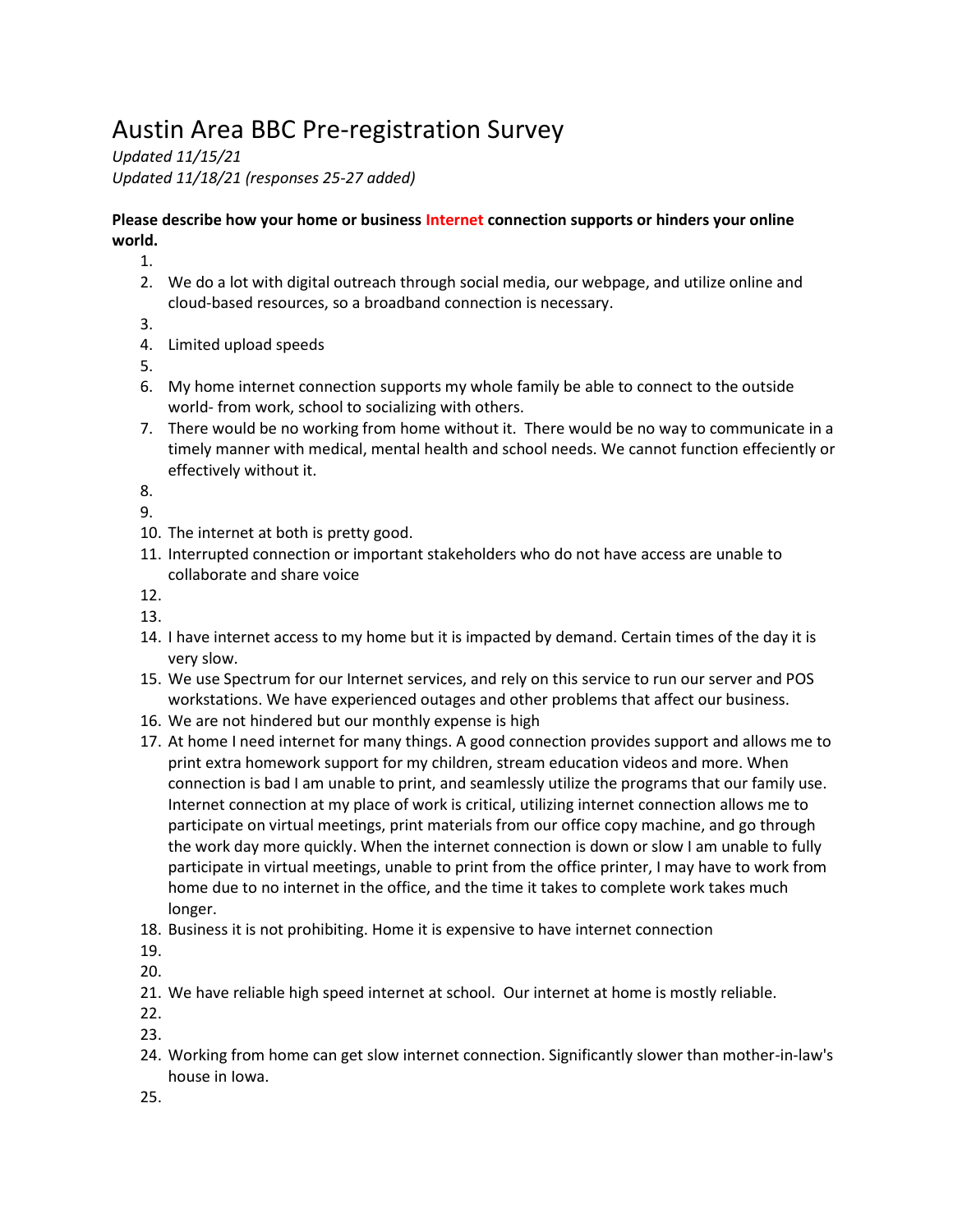- 26. My home internet connection is either very slow or unreliable. I live 1.5 miles from town and my only options are satellite or local wireless. This impacts my ability to work from home and my children's ability for online learning.
- 27. I thankfully have access to high speed internet living in Austin which allows me to work from home when necessary and to fully utilize any internet resources that I or my family choose such as streaming services like Netflix or Disney+ even at the same time while working without issue. Although with little to no completion, the service feels rather costly just for internet.

#### **Please share your thoughts on how the Austin Area is positioned to provide the high-quality workforce.**

- 1.
- 2.
- 3.
- 4.
- 5. 6.
- 
- 7. I don't know about it but I know we need it.
- 8.
- 9.
- 10. We have many community resources, learning opportunities and career opportunities
- 11. Systems and structures are in place, but a sustainable platform to create great connection will accelerate the work
- 12.
- 13.
- 14.
- 15.
- 16. Need to learn more
- 17. Austin has many opportunities in the workforce, many of which are high-quality.
- 18. The Austin area is positioned well by having a fortune 500 company in its town, community support and the Hormel Foundation to help support and have a high-quality of workforce. There is also a variety of workforce opportunities ranging from lower to higher level positions and degrees.
- 19.
- 20.
- 21. We have great educational system both public and private that prepare students for the future.
- 22.
- 23.
- 24. Austin has a growing school system with ongoing investment in facilities and support for education beyond high school. This can hopefully lead to more high school graduates staying in the area.

25.

26. I think that in town has a good established connection for ISPs but once you travel outside the city limits, there is little options for rural internet that is fast and reliable to meet high-quality workforce needs.

27.

### **How do you think businesses and industries in the Austin Area are using technology in an innovative way?**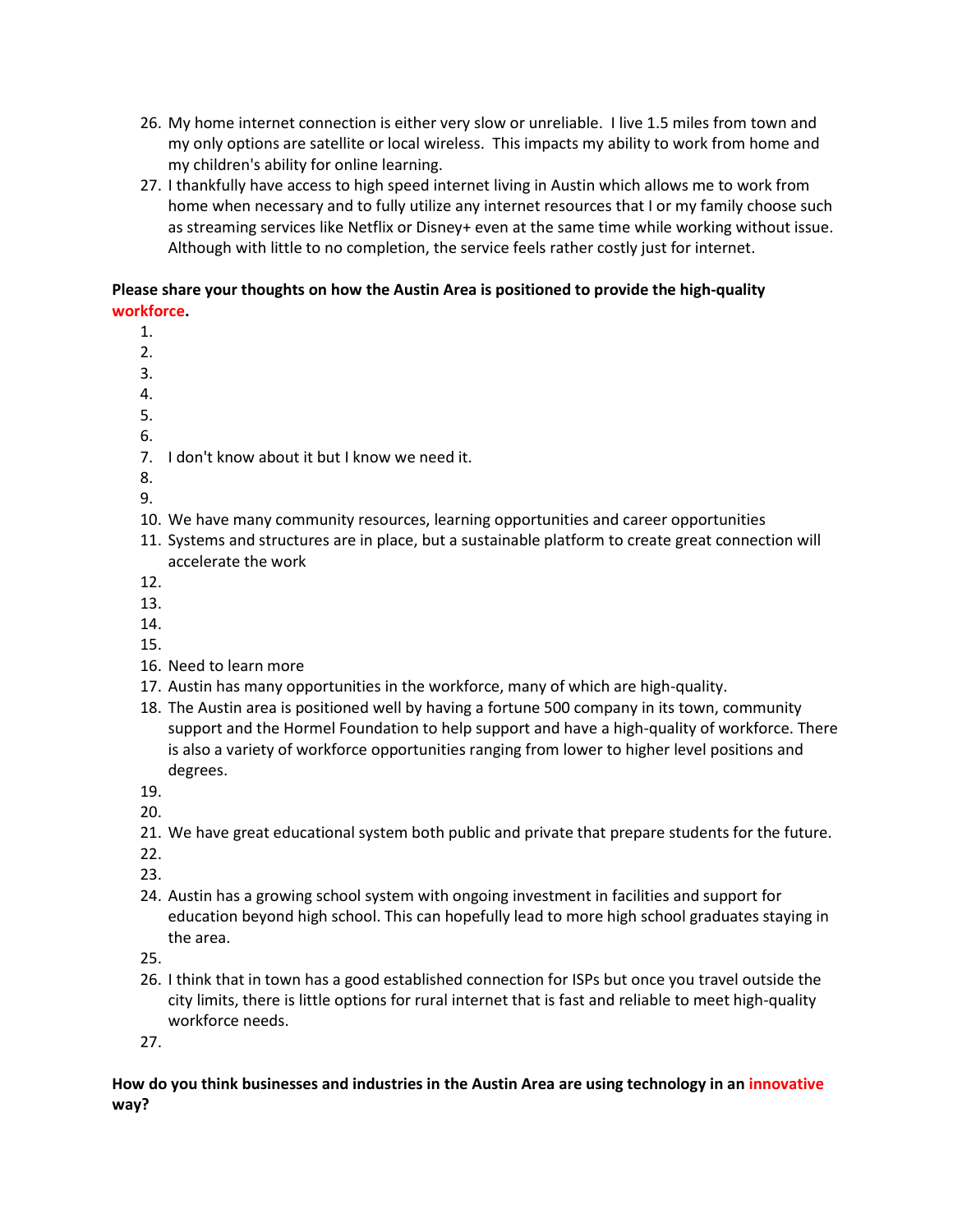- 1.
- 2.
- 3.
- 4.
- 5.
- 6. Mayo, the schools and other businesses in Austin have utilized tech systems such as Zoom and Schoology during the pandemic in order to provide services families and elders.
- 7. Small businesses and new businesses are using it to control the flow of their customers, have them register ahead of time. Registering for appointments has reduced frustrations for clients and the providers. Mental and physical health providers provide telehealth appointments which reduces stress for those who need transportation and mobilitiy support.
- 8.
- 9.
- 10. the EAT DRINK SHOP Austin Facebook page is a good example of businesses banding together to promote what they have, build each other up and support each other for the good of the community
- 11. Technology is used to change platform to be more engaging, resourceful and efficient to accelerate goals and work.
- 12.
- 13.
- 14.
- 15.
- 16. Quality inespensive internet is not an option anymore. All businesses need it.
- 17. Many businesses are able to provide both in person and virtual meetings, events, and more. One example is Hormel providing virtual concerts.
- 18. Businesses are using technology to help with marketing, media. As well as images and computing with research and other areas
- 19.
- 20.
- 21.
- 22.
- 23.
- 24. I don't think there's anything particularly innovative about how Austin area businesses and industries use technology. It would be interesting to have a competitions/contests -- 1) best current innovative use of technology by a small business 2) best new idea for innovative use of technolgoy by a small business. Brainstorming here...this would help us understand what the issues and ideas are.
- 25.
- 26. Unknown.
- 27.

**How do you see unequal access [digital equity] to technology and the internet creating a divide in the Austin Area? If you have an example either from your family or someone you know, please share it.**

- 1.
- 2. My wife is a teacher and I know access was a challenge during the earlier part of the pandemic when kids were communicating with teachers from home. My wife's EL students in particular struggled.
- 3.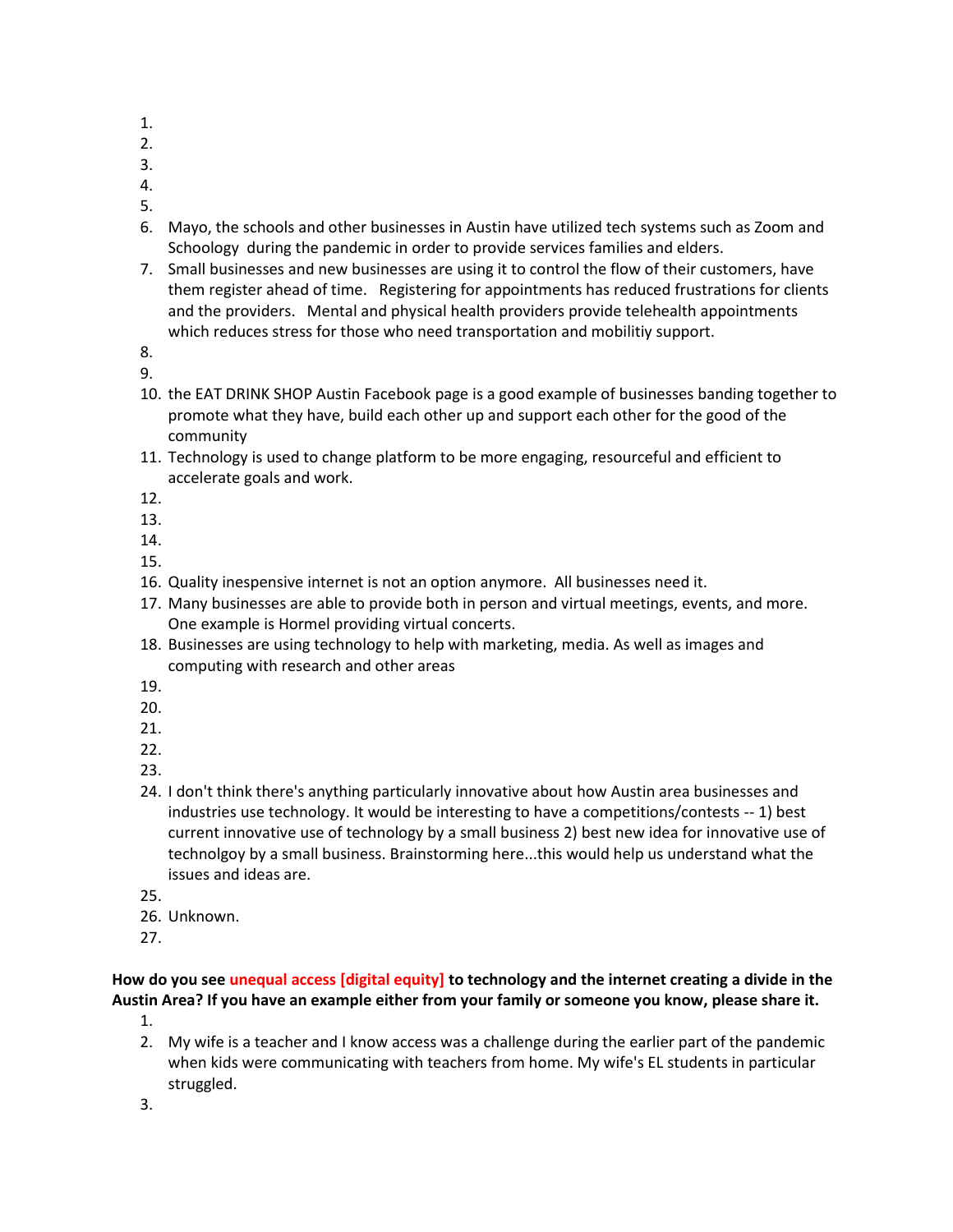4.

5.

- 6. There are families who do not have access to internet or the service does not meet their needs, the schools and Austin Public Library have been provided hundreds of hotspot to student so that they could be educated.
- 7. Families with school age children suffer greatly because the majority of communication of the schools comes through emails and texts and zoom meetings. When children need to isolate or quarantine they need internet to do their school work. Accessing apps of the school and library is not possible without internet. Belonging to sports teams is difficult without it.

8. 9.

- 10. Often financial limitations are the cause of unequal access to technology and the internet. I also see older people who can afford it, but lack the skills to use it to it's potential.....
- 11. Online registration for school Online registration for community programing Healthcare Communication of events, general information, and access to learning, events.
- 12.
- 13.
- 14.

15.

16. No example at this time

17.

- 18. Technology is very expensive there are many families that cannot afford internet. This makes it hard for families to receive communications sent via email form businesses, schools etc. This creates a divide because much information is sent this way.
- 19.
- 20.
- 21.
- 22.
- 23.
- 24.
- 25.
- 26. Those that have access to ample technology and internet are better prepared for excelling in education and work opportunities during times where government mandates force individuals to be at home.

27.

## **How do local organizations communicate with community members? Is this a two-way discussion? How is technology used? What are the messages [advocacy] the Austin Area is sending out to the world to attract people and investment?**

1.

2. We use print advertising, weekly radio, social media, our website, and a semiannual newsletter to communicate with the Austin area.

3.

- 4.
- 5.
- 6.
- 7. facebook, instagram are ways to communicate.
- 8.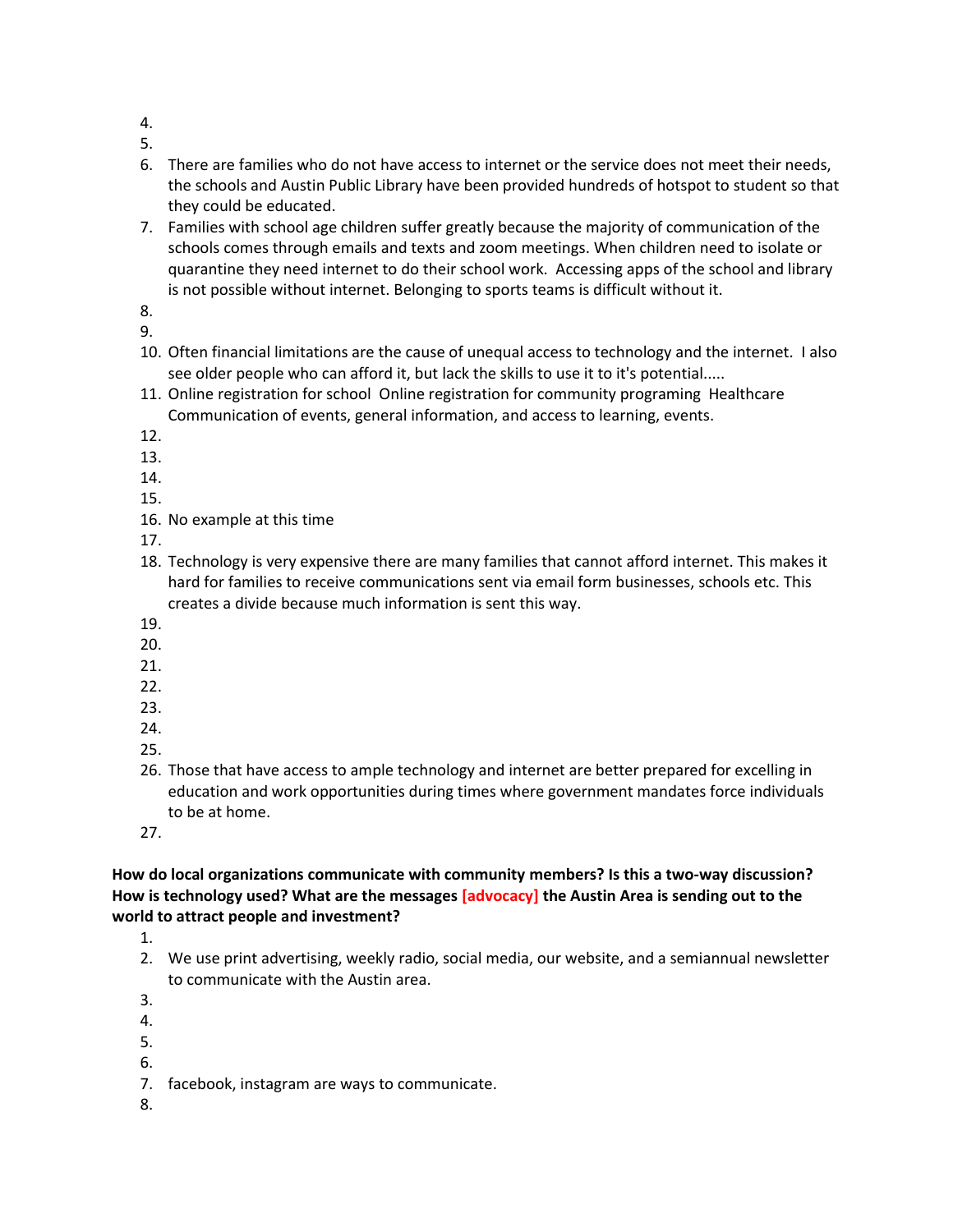9.

- 10. Our diversity is our strength. Have the young train the old on tech and the internet. Have the young observe and work with the middle aged in careers to gain exposure and experience. Have those that speak the language mentor those that are new to our culture/language and traditions
- 11. Greater access to resources and community connection
- 12.
- 13.
- 14.
- 15.
- 16.
- 17.
- 18. We need to make sure Austin area has affordable access to technology and investments should be in that area. Having areas such as the library, maybe ymca etc be places or hubs for people to go to access technology easily.
- 19.
- 20.
- 21.
- 22.
- 23.
- 24. Quality and affordable Housing, childcare.
- 25.
- 26. Unknown.
- 27.

**Sustainability initiatives strive to meet the needs of the present without compromising the ability of future generations to meet their own needs. They can also help businesses become more competitive as they use materials, water and energy more efficiently in their production cycle. How are people and organizations in the Austin Area adopting sustainable practices in their operations? What barriers to sustainable practices exist?**

1.

- 2. The Utilities has many programs to help people improve energy efficiency and lower water use. I think cost, knowledge of the programs, and a lack of understanding of why they are necessary are all barriers.
- 3.
- 4.
- 5.
- 6.
- 7. I have not heard of any
- 8.
- 9.
- 10.
- 11.
- 12.
- 13.
- 14.
- 15.
- 16.
- 17.